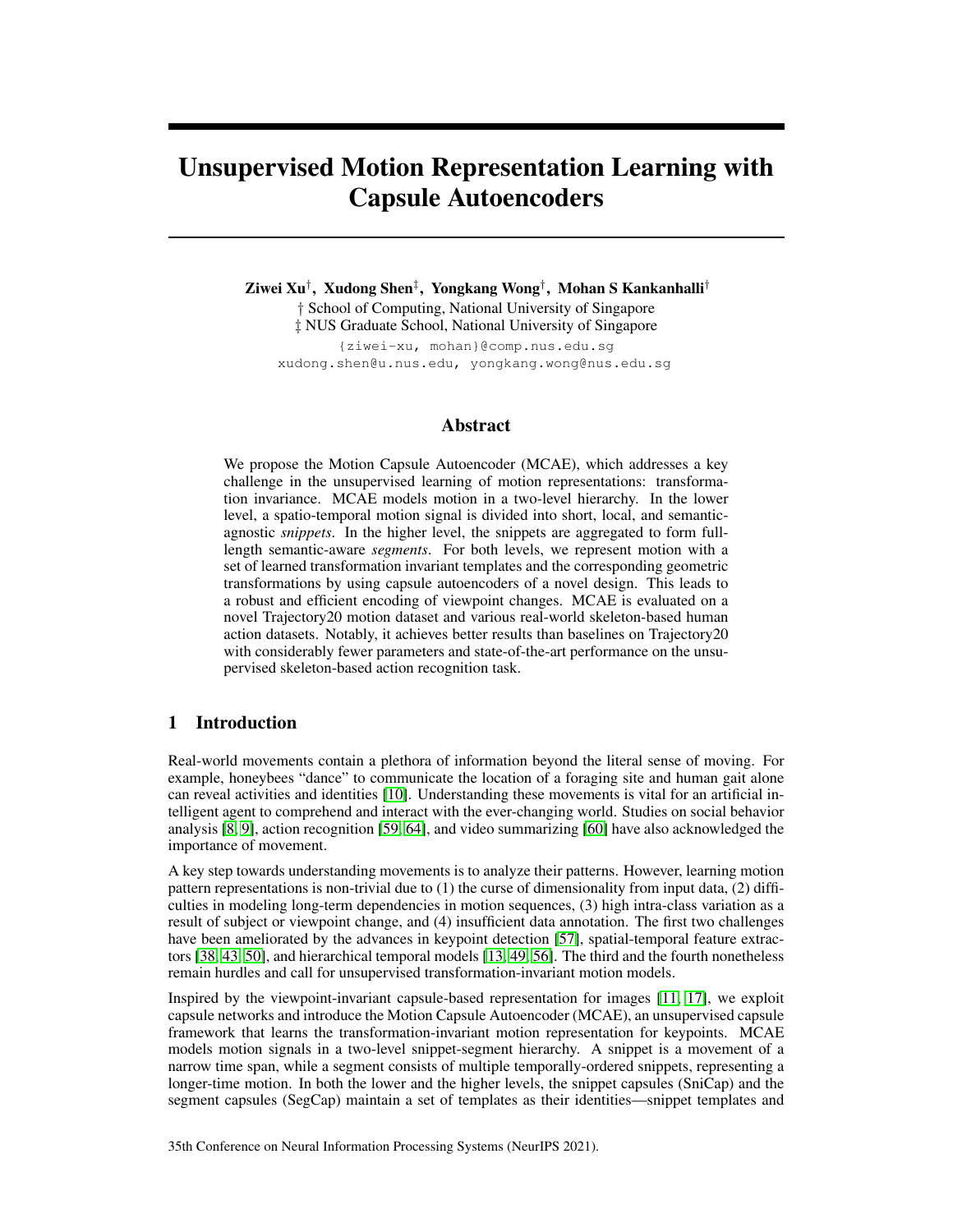segment templates, respectively—and transform them to reconstruct the input motion signal. While the snippet templates are explicitly modeled as motion sequences, the SegCaps are built upon the SniCaps and parameterize the segment templates *in terms of the snippet templates*, resulting in fewer parameters compared with single-layer modeling. The SniCaps and SegCaps learn transformationinvariant motion representation in their own time spans. The activations of the SegCaps serve as a high-level abstraction of the input motion signal.

The contributions of this work are as follows:

- We propose MCAE, an unsupervised capsule framework that learns a transformationinvariant, discriminative, and compact representation of motion signals. Two motion capsules are designed to generate representation at different abstraction levels. The lower-level representation captures the local short-time movements, which are then aggregated into higher-level representation that is discriminative for motion of wider time spans.
- We propose Trajectory20, a novel and challenging synthetic dataset with a wide class of motion patterns and controllable intra-class variations.
- Extensive experiments on both Trajectory20 and real-world skeleton human action datasets show the efficacy of MCAE. In addition, we perform ablation studies to examine the effect of different regularizers and some key hyperparameters of the proposed MCAE.

# 2 Related Works

Motion Representation A variety of methods have been proposed to learn (mostly human) motion representation from video frames [\[3,](#page-9-1) [23,](#page-10-5) [28,](#page-10-6) [53\]](#page-12-5), depth maps [\[14,](#page-10-7) [22,](#page-10-8) [27,](#page-10-9) [37,](#page-11-4) [47\]](#page-11-5), keypoints/skeletons [\[4,](#page-9-2) [21,](#page-10-10) [24,](#page-10-11) [26,](#page-10-12) [29,](#page-10-13) [33,](#page-11-6) [41,](#page-11-7) [52,](#page-11-8) [55,](#page-12-6) [58\]](#page-12-7), or point clouds [\[6,](#page-9-3) [7\]](#page-9-4). Earlier works use handcrafted features like Fourier coefficients [\[47\]](#page-11-5), dense trajectory features [\[46,](#page-11-9) [30\]](#page-10-14), and Lie group representations [\[44\]](#page-11-10). Some works use canonical human pose [\[32\]](#page-11-11) or view-invariant short tracklets to learn robust feature for recognition [\[19\]](#page-10-15). The development of deep learning brings the usage of convolution networks (ConvNet) and recurrent networks for motion representation. Simonyan *et al.* [\[39\]](#page-11-12) proposes a two-stream ConvNet which combines video frame with optical flow. C3D [\[43\]](#page-11-1) proposes to use 3D convolution on the spatial-temporal cubes. Srivastava *et al.* [\[40\]](#page-11-13) uses an Long Short-Term Memory (LSTM)-based encoder to map input frames to a fixed-length vector and apply task-dependent decoders for applications such as frame reconstruction and frame prediction. The combined use of convolution module and LSTM has also been proved effective in [\[3,](#page-9-1) [38,](#page-11-0) [51\]](#page-11-14).

A series of works [\[15,](#page-10-16) [18,](#page-10-17) [20,](#page-10-18) [45,](#page-11-15) [48\]](#page-11-16) have been proposed to address the problem of learning viewpoint-invariant motion representation from videos or keypoint sequences. MST-AOG [\[48\]](#page-11-16) uses an AND-OR graph structure to separate appearance of mined parts from their geometry information. Li *et al.* [\[20\]](#page-10-18) learn view-invariant representation by extrapolating cross-view motions. View-LSTM [\[18\]](#page-10-17) defines a view decomposition, where the view-invariant component is learned by a Siamese architecture. While most of these works exploits multi-modal input of RGB frames, depth maps or keypoint trajectories, MCAE focuses on the pure keypoint motion.

Capsule Network MCAE is closely related to the Capsule Network [\[11\]](#page-10-3), which is designed to represent objects in images using automatically discovered constituent parts and their poses. A capsule typically consists of a part identity, a set of transformation parameters (i.e. pose), and an activation. The explicit modeling of poses helps learning viewpoint-invariant part features that are more compact, flexible, and discriminative than traditional ConvNets. Capsules can be obtained via agreement-based routing mechanisms [\[12,](#page-10-19) [34\]](#page-11-17). More recently, Kosiorek *et al.* [\[17\]](#page-10-4) proposed the unsupervised stacked capsule autoencoder (SCAE), which uses feed-forward encoders and decoders to learn capsule representations for images.

Apart from images, capsule network has been studied in other vision tasks. In [\[61,](#page-12-8) [62\]](#page-12-9), capsule network is used for point cloud processing for 3D object classification and reconstruction. VideoCapsuleNet [\[5\]](#page-9-5) proposes to generalize capsule networks from 2D to 3D for action detection in videos. Yu *et al.* [\[54\]](#page-12-10) proposed a limited study on supervised skeleton-based action recognition using Capsule Network. Sankisa *et al.* [\[36\]](#page-11-18) proposed to use Capsule Network for error concealment in videos.

Despite the success of capsule networks in various vision tasks, the study of capsule networks on motion representation is scarce. In this work, MCAE performs unsupervised learning of motion rep-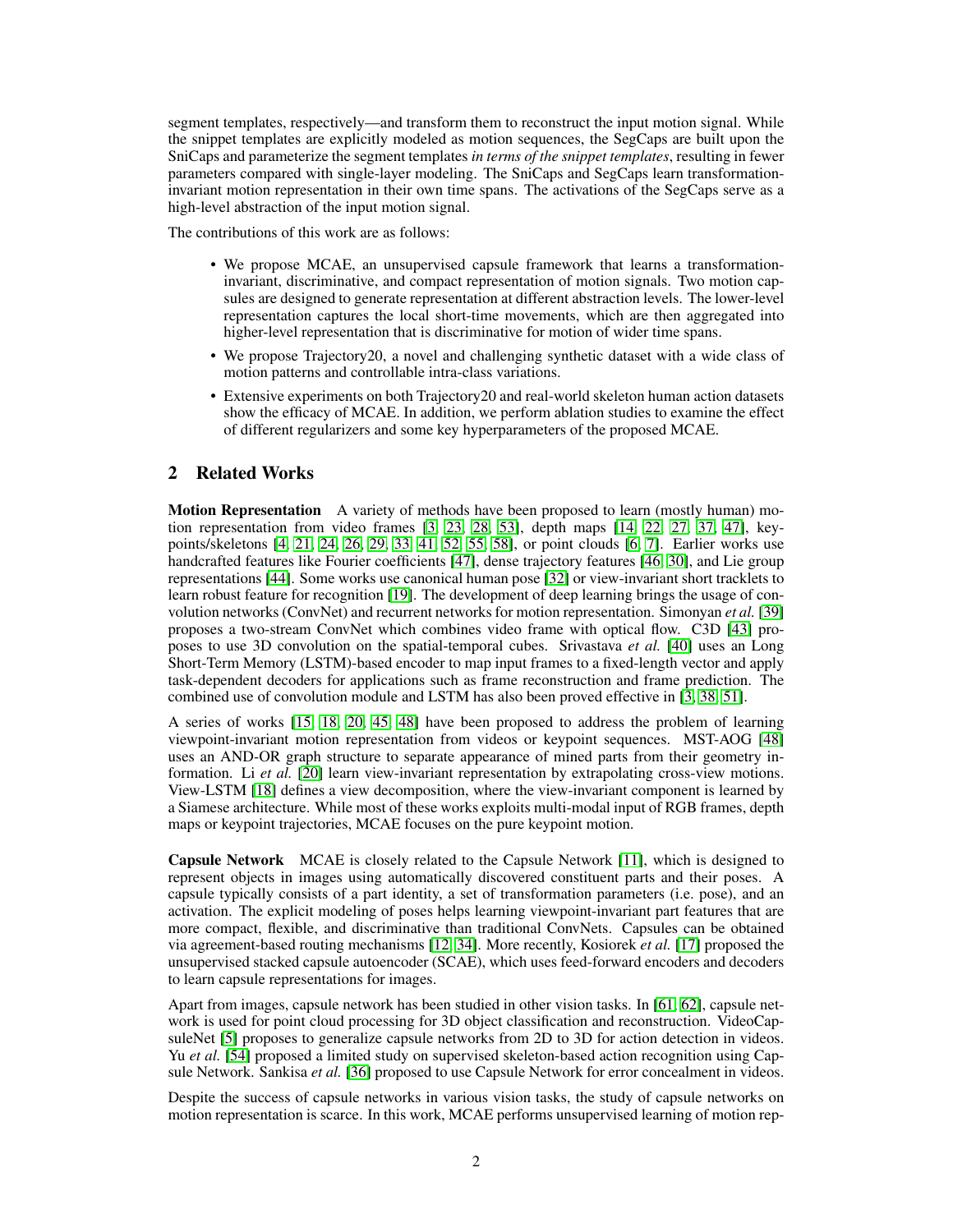<span id="page-2-1"></span>

Figure 1: Overview of MCAE (best viewed in color). (a) The Snippet Autoencoder, which learns the semantic-agnostic short-time representation (snippet capsules) by reconstructing the input signal X. (b) The Segment Autoencoder, which learns the semantic-aware long-time representation (segment capsules) by aggregating and reconstructing snippet capsule parameters. The activation values in segment capsules are used as semantic information for self-supervised contrastive training. (c) Meanings for different shapes and variables.

resented as coordinates rather than pixels. It aims at learning an appearance-agnostic transformationinvariant motion representation. We believe that introducing motion to the capsule network, or the other way round, provides (1) A new, robust, and efficient view into motion signals in any dimension space under the transformation-invariance assumption (while the motion and transformation in dimension space could have semantics different from their 2D/3D counterparts), and (2) proof that disentangling identity from transformation variance works not only for vision problems but a possibly larger family of time series analysis problems.

# 3 Methodology

We consider a single point<sup>[1](#page-2-0)</sup> in  $d$ -dimension space. The motion of the point, i.e. a trajectory, is described by  $X = \{x_i | i = 1, ..., L\}$ , where  $x_i \in \mathbb{R}^d$  is the coordinates at time i in a d-dimension space. Semantically, X belongs to a motion pattern, subject to an arbitrary and unknown geometric transformation. Given sufficient samples of  $X$ , we aim to learn a discriminative (in particular, transformation-invariant) representation for those motion samples without supervision.

#### 3.1 Framework Overview

We solve this problem in two steps, namely *snippet learning* and *segment learning*. Snippets and segments correspond to the lower and higher levels of how MCAE views the motion signal. Both snippets and segments are temporally consecutive subsets of  $X$ , but snippets have a shorter time span than segments. In the snippet learning step, the input X is first divided into  $S = L/l$  temporally non-overlapping snippets, where  $l$  is the length of snippets. Each of these snippets will be mapped into a semantic-agnostic representation by the Snippet Autoencoder. In the segment learning step, the snippet representations are combined and fed into the Segment Autoencoder, where the full motion is represented as a weighted mixture of the transformed canonical representations. The segment activations are used as the motion representation for downstream tasks. An overview of the framework is shown in Fig. [1.](#page-2-1) In the following section, we delineate the details for each module and explain the training procedure.

#### <span id="page-2-2"></span>3.2 Snippet Autoencoder

To encode the snippets' motion variation, we propose the Snippet Capsule (SniCap), which we denote as  $C^{Sni}$ . SniCap is parameterized as  $C^{Sni} = \{T, A, \mu\}$ , where T, A, and  $\mu$  are the **snippet** template, snippet transformation parameter, and snippet activation, respectively. The snippet

<span id="page-2-0"></span><sup>&</sup>lt;sup>1</sup>We show a way to generalize MCAE to multi-point systems in Section [4.2](#page-6-0)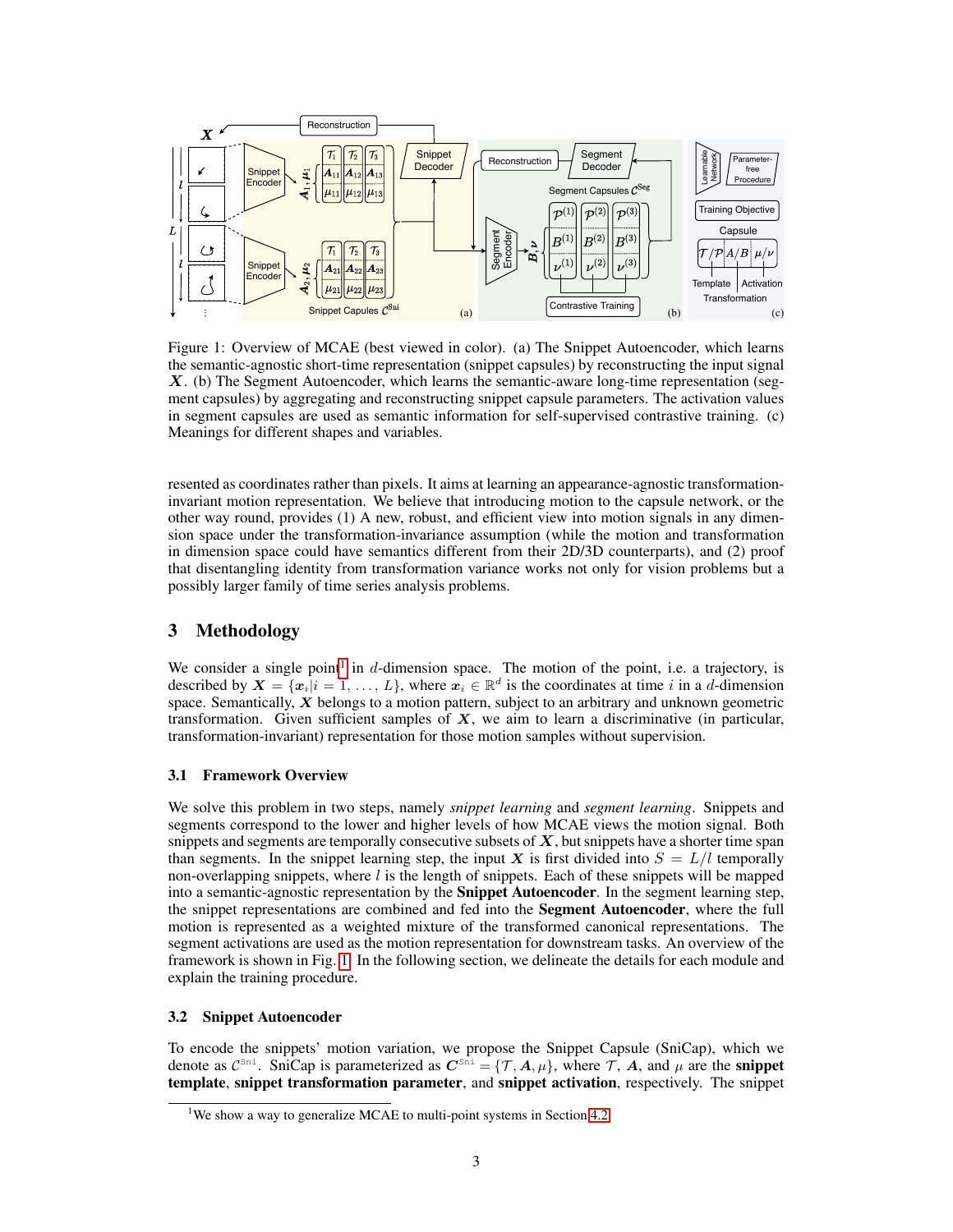template  $\mathcal{T} = \{t_i | t_i \in \mathbb{R}^d, i = 1, ..., l\}$  describes a motion template of length l and is the identity information of a SniCap. A and  $\mu$  depend on the input snippet. The transformation parameter  $A \in \mathbb{R}^{(d+1)\times(d+1)}$  descries the geometric relation between the input snippet and the snippet template. The snippet activation  $\mu \in [0, 1]$  denotes whether the snippet template is activated to represent the input snippet.

**Snippet Encoding/Decoding** For a given snippet  $x_{i:i+1}$ , the snippet module performs the following steps: (1) encode motion properties with Snippet Encoder into SniCaps, and (2) decode SniCaps to reconstruct the original  $x_{i:i+l}$ . For the encoding step, a 1D-ConvNet  $f_{\text{conv}}$  is used to extract the motion information from  $x_{i:i+l}$  and predict SniCap parameters, i.e.  $\{(A_i, \mu_i)|j = 1, \ldots, N\}$  $f_{\text{conv}}(\boldsymbol{x}_{i:i+l})$  where N is the number of SniCaps. The range of  $\mu$  is confined by a sigmoid activation function. For the decoding step, we first apply the transformation  $A$  to the snippet templates as

$$
\begin{pmatrix} \hat{\boldsymbol{t}}_{ij} \\ 1 \end{pmatrix} = \boldsymbol{A}_i \begin{pmatrix} \boldsymbol{t}_j \\ 1 \end{pmatrix}, \quad i = 1, \dots, N, \quad j = 1, \dots, l. \tag{1}
$$

Then, the transformed templates from different SniCaps are mixed, according to their activations, and the corresponding reconstructed input is

<span id="page-3-2"></span>
$$
\hat{\boldsymbol{x}}_j = \sum_{i=1}^N \mu_i \hat{\boldsymbol{t}}_{ij}, \quad j = 1, \dots, l,
$$
\n(2)

where  $\hat{t}_{ij}$  indicates the transformed coordinate of the  $i^{th}$  SniCap at  $j^{th}$  time step.

#### <span id="page-3-1"></span>3.3 Segment Autoencoder

The motion information encoded in SniCaps is agnostic to the segment level motion patterns. This makes it less biased towards the training data domain. However, its utility on high-level applications, such as activity analysis or motion classification, is greatly undermined. For example, consider Fig. [2\(](#page-3-0)a) as a reference "triangle" trajectory. Fig. [2\(](#page-3-0)b) illustrates a possible intra-class variation. Since the two trajectories differ greatly in their local movement, they could be considered as different classes without transformation-invariant information from the full trajectory.

Hence, we introduce a segment encoder to gain a holistic understanding of motion and encapsulate such information in the segment capsules (SegCap). A segment is a motion of length  $L$  (generally the segment length do not have to be the same as the signal length) and can be interpreted as  $S = L/l$ consecutive non-overlapping snippets. A SegCap is parameterized as  $C^{\text{seg}} = \{P, B, \nu\}$ , where P, B, and  $\nu$  are the segment template, segment transformation parameter, and segment activation, respectively.

Different from the SniCap, whose template is explicitly a motion sequence, the SegCap parameterizes the segment template P in terms of the N snippet templates. Specifically,  $P = \{(\mathbf{P}_i, \alpha_i) | i =$ 1, ..., S}, where  $P_i \in \mathbb{R}^{N \times (d+1) \times (d+1)}$  and  $\alpha_i \in \mathbb{R}^{N}$ . Each  $P_{ij} \in \mathbb{R}^{(\tilde{d}+1) \times (d+1)}$   $(j \in [N]$  additionally

<span id="page-3-0"></span>

Figure 2: (a) and (b) show a reference motion pattern and a variant of it. The circle and the arrow shows the start and the direction of motion respectively. (c) Interpretation of a segment template P. P is functionally the same as S snippet parameters  $(A, \mu)$ . When combined with T, it can be decoded into an L-long sequence. The segment autoencoder maintains multiple segment templates, which can be transformed and mixed to reconstruct the input snippet parameters.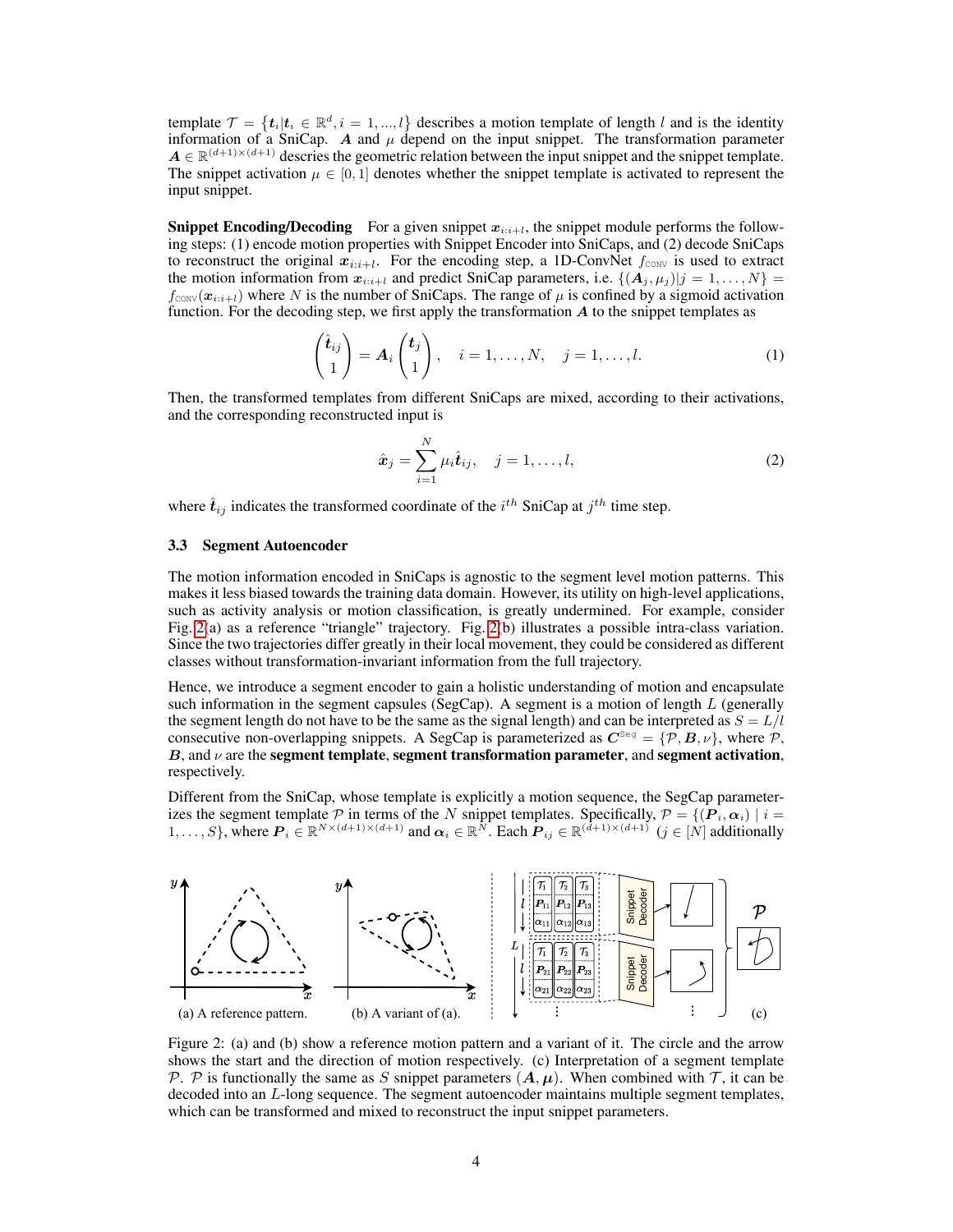indexes the first dimension of  $P_i$ ) describes how the  $j^{th}$  snippet template is aligned to form the  $i^{th}$ snippet of the segment template. The weight  $\alpha_{ij}$  ( $j \in [N]$  additionally indexes the elements of  $\alpha_i$ ) controls the importance of  $j<sup>th</sup>$  snippet template for the  $i<sup>th</sup>$  snippet of the segment template. In other words,  $(P_i, \alpha_i)$  describes how the N snippet templates are used to construct an l-long snippet and a SegCap requires S such parameters to describe an  $L$ -long segment template. Fig. [2\(](#page-3-0)c) illustrates the interpretation of P. B and  $\nu$  are dependent on the input.  $B \in \mathbb{R}^{(d+1)\times(d+1)}$  is a transformation on P, and  $\nu \in [0, 1]$  is the activation of the SegCap. The segment template  $\mathcal P$  is fixed for a SegCap w.r.t the training domain.

Segment Encoding/Decoding Assume we have M SegCaps with which we hope to reconstruct the low-level motion encoded in the SniCap parameters. This is equivalent to reconstructing all the data-dependent SniCap parameters  $[\mathcal{C}_1^{\text{Sni}}, \dots, \mathcal{C}_S^{\text{Sni}}]$ , where  $\mathcal{C}_i^{\text{Sni}} = \{(\mathbf{A}_{ij}, \mu_{ij}) \mid j = 1, \dots, N\}$  is the set of SniCap parameters for the  $i^{th}$  snippet. To obtain the SegCap parameters, we first flatten each SniCap's A into a vector and concatenate it with its corresponding  $\mu$ . Then we encode the S-long sequence of flattened SniCap parameters with an LSTM model  $f_{\text{LSTM}}$  shared by all SegCaps, and M fully-connected layers (one for each SegCap) to produce  $\{B, \nu\}$ . Formally,

$$
\mathbf{h} = f_{\text{LSTM}}\Big(\big[\mathcal{C}_1^{\text{Sni}}, \dots, \mathcal{C}_S^{\text{Sni}}\big]\Big),
$$
  

$$
\{\mathbf{B}^{(k)}, \nu^{(k)}\} = f_{\text{FC}}^{(k)}(\mathbf{T}, \mathbf{h}), \quad k = 1, \dots, M,
$$
 (3)

where  $T = \{T_i | i = 1, ..., N\}$ , and superscript  $(k)$  refers to the  $k^{th}$  SegCap. The transformation and activation parameters are then applied to  $P$  to reconstruct snippet parameters

$$
\hat{\boldsymbol{P}}_{ij}^{(k)} = \boldsymbol{B}^{(k)} \times \boldsymbol{P}_{ij}^{(k)}, \quad i = 1, ..., S, \quad j = 1, ..., N, \quad k = 1, ..., M,
$$
\n
$$
\hat{\mathcal{C}}_i^{\text{Sni}} = (\hat{\boldsymbol{A}}_i, \hat{\boldsymbol{\mu}}_i) = \Big(\sum_{k=1}^M \nu^{(k)} \hat{\boldsymbol{P}}_i^{(k)}, \sum_{k=1}^M \nu^{(k)} \alpha_i^{(k)}\Big), \quad i = 1, ..., S,
$$
\n(4)

where  $\hat{A}_i \in \mathbb{R}^{N \times (d+1) \times (d+1)}$  and  $\hat{\mu}_i \in \mathbb{R}^N$  are the reconstructed snippet transformation and activation of the snippet templates for the i<sup>th</sup> snippet. Note that  $S = L/l$ , which means  $f_{\text{LSTM}}$  can have a much smaller footprint than a recurrent network that handles the whole L-long sequence.

The above formulation enables SegCap to learn a transformation-invariant representation of motion. Intuitively,  $P$  describes snippet-segment relation, and  $B$  can be regarded as the spatial relation between a segment template pattern and the observed trajectory. The segment activation  $\nu \in \mathbb{R}^M$ reveals the semantics of the input trajectory and can be used for self-supervised training.

#### 3.4 Training

As delineated in Section [3.2](#page-2-2) and [3.3,](#page-3-1) SniCap and SegCap play different roles by capturing information at two different abstraction levels. SniCap focuses on short-time motion while SegCap is defined upon SniCap to model long-time semantic information. Hence, the two autoencoders are trained using different objective functions.

The only objective of the snippet autoencoder is to faithfully reconstruct the original input. Therefore, for a training sample  $X = \{x_i | i = 1, ..., L\}$ , we use a self-supervised reconstruction loss:

$$
\mathcal{L}_{\text{Rec}}^{\text{Sni}} = \sum_{i=1}^{L} ||(\hat{x}_i - x_i)||_2^2, \tag{5}
$$

where  $\hat{x}_i$  denotes the reconstructed coordinate following Equation [\(2\)](#page-3-2).

The segment autoencoder's primary goal is to reconstruct the input SniCap parameters, hence the reconstruction loss

$$
\mathcal{L}_{\text{Rec}}^{\text{Seg}} = \sum_{i=1}^{S} ||(\hat{\boldsymbol{A}}_i - \boldsymbol{A}_i)||_2^2 + ||(\hat{\boldsymbol{\mu}}_i - \boldsymbol{\mu}_i)||_2^2.
$$
 (6)

Furthermore, we use unsupervised contrastive training to learn semantic meaningful activations  $\nu$ . For a batch of  $B$  samples, the contrastive loss is

<span id="page-4-0"></span>
$$
\mathcal{L}_{\text{Con}}^{\text{Seg}} = -\frac{1}{B} \sum_{i=1}^{B} \log \frac{\exp\left(\cos \sin(\nu_i', \nu_i'')/\tau\right)}{\sum_{j=1}^{B} \exp\left(\cos \sin(\nu_i', \nu_j'')/\tau\right)},\tag{7}
$$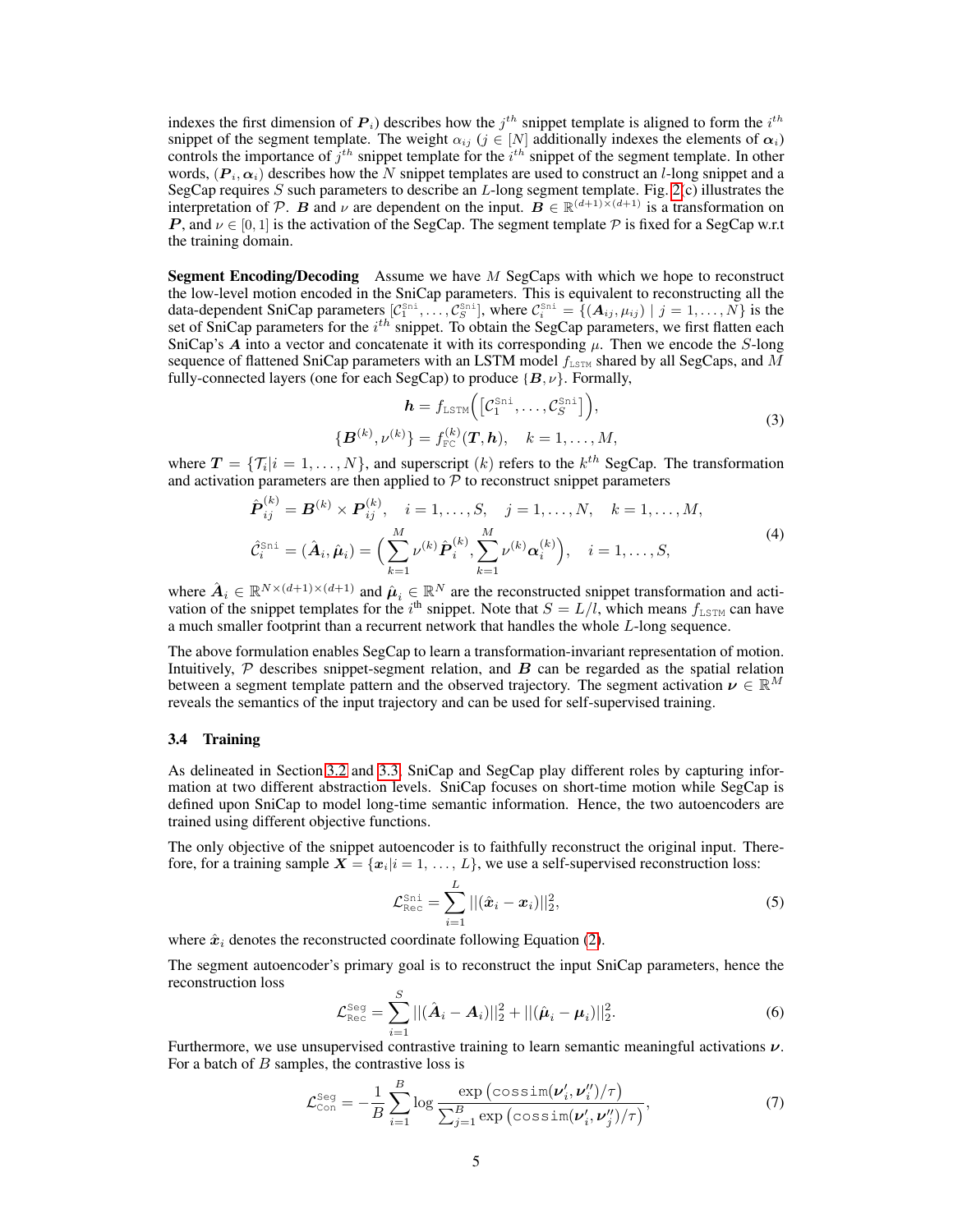where  $\tau = 0.1$  is the temperature used for all experiments,  $v_i$  and  $v_i$  is the segment activation of sample  $X'_i$  and  $X''_i$ , respectively. Here,  $X'_i$  and  $X''_i$  are the spatial-temporally disturbed versions of  $X_i$ . The disturbance is dataset-dependent and will be discussed in the supplementary material.

In additional to the above loss terms, we impose two regularizers: a smoothness constraint on reconstructed sequence, and a sparsity regularization on the segment activations

$$
\mathcal{L}_{\text{Smt}}^{\text{Reg}} = \sum_{i=2}^{L} ||\hat{\boldsymbol{x}}_i - \hat{\boldsymbol{x}}_{i-1}||_2^2, \quad \mathcal{L}_{\text{Sps}}^{\text{Reg}} = ||\boldsymbol{\nu}||_2^2.
$$
 (8)

The final training objective is:

<span id="page-5-1"></span>
$$
\mathcal{L} = \lambda^{\text{Sni}} \mathcal{L}_{\text{Rec}}^{\text{Sni}} + \lambda^{\text{Seg}} \mathcal{L}_{\text{Rec}}^{\text{Seg}} + \mathcal{L}_{\text{Con}}^{\text{Seg}} + 0.5 \mathcal{L}_{\text{Smt}}^{\text{Reg}} + 0.05 \mathcal{L}_{\text{Sps}}^{\text{Reg}},\tag{9}
$$

where the weights are empirically determined.  $\lambda^{Sni}$  and  $\lambda^{Seq}$  are dependent on the target dataset and the remaining weights are consistent for all datasets in our experiment.

## 4 Experiments

In this section, we first assess the proposed MCAE on a synthetic motion dataset to show its ability in learning transformation-invariant robust representations. Then, we generalize MCAE to multi-point systems and show its efficacy on real-world skeleton-based human action datasets. All unsupervised accuracies are produced by an auxiliary linear classifier that is trained on the motion representation learned by MCAE or the baselines, but whose gradient is blocked from back-propagating to the model. We report the mean accuracy and standard error based on three runs with random initialization. The experiments are run on an NVIDIA Titan V GPU, where we use a batch size of 64, and the Adam [\[16\]](#page-10-20) optimizer with a learning rate of  $10^{-3}$ . Please refer to the supplementary material for details.

#### 4.1 Learning from Synthesized Motion

The Trajectory20 Dataset Although commonly used in the motion representation learning literature, datasets like movingMNIST [\[40\]](#page-11-13) are innately *linear* and have limited motion variations. Moreover, the prediction-oriented setting makes it difficult to examine the motion category of each trajectory. In this paper, we introduce the Trajectory20 (T20), a synthetic trajectory dataset based on 20 distinct motion patterns (as shown in Fig. [3\)](#page-5-0). Each sample in T20 is a 32-step-long sequence of coordinates in  $[-1, 1]^2$ . In the data generating process, a motion template is randomly picked, randomly rotated and scaled, and translated to a random position to produce a trajectory. A closed trajectory (marked blue in Fig. [3\)](#page-5-0) starts at a random point on the trajectory and end at the same point, whereas an open trajectory (marked yellow in Fig. [3\)](#page-5-0) starts at an either end's vicinity. The randomized generating process ensures the trajectories are controllably diverse in scale, rotation, and position. The training data is generated on-the-fly and a fixed test set of 10,000 samples is used for evaluation. Examples of T20 are shown in the supplementary material.

Ablation Study We perform an ablation study of MCAE on T20 to examine the effect of different regularizers and three key hyperparameters: snippet length  $l$ , the numbers of SniCap

<span id="page-5-0"></span>

Figure 3: The 20 motion patterns in the Trajectory20 (T20) dataset. a.t. is short for "asymptotic to".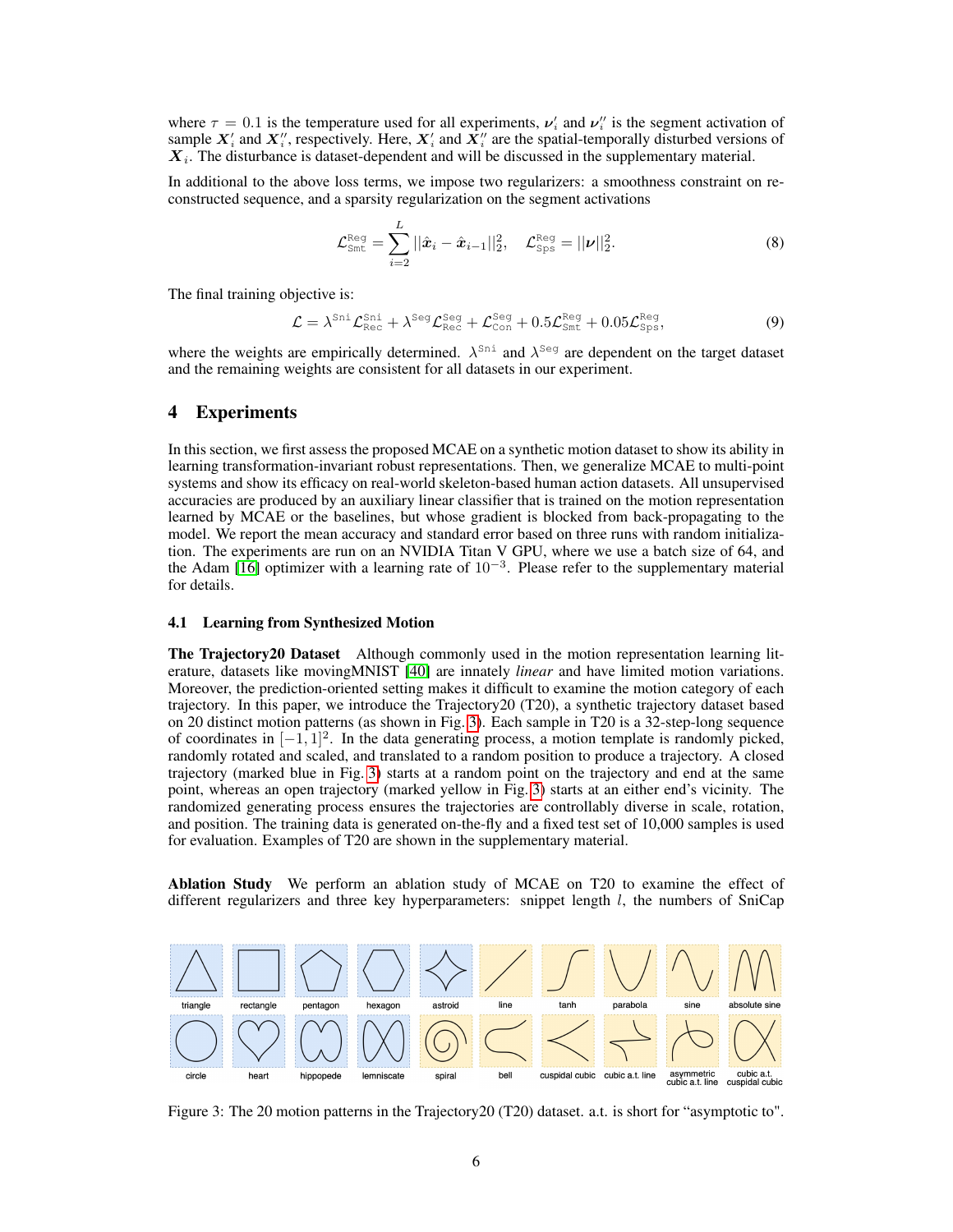(#Sni) and SegCap (#Seg). The result is shown in Table [1.](#page-6-1) The length of snippet  $l$  plays a vital role in learning a useful representation. A very small  $l$  results in a narrow receptive field for snippet capsules, which makes it less useful for inferring semantics of the whole sequence.

At the other end, a large  $l$  makes snippets challenging to reconstruct. The numbers of SniCap and Seg-Cap also have major effect on the outcome. Too few SniCaps makes it difficult to reconstruct the input motion signal. Too few SegCaps undermines the expressiveness of the segment autoencoder. Too many SniCaps could cause difficulty in learning proper alignments between SegCaps and SniCaps. Both degrade the quality of the learned features. Moreover, increasing #Seg from 80 to 128 does not bring further improvements. As the result shows,  $(l, #Sni, #Seg) = (8, 8, 80)$  performs well and we will use it in all experiments below. As for the regularizers, while both regularizers improve the performance, the sparsity regulation ( $\mathcal{L}_{\text{Sps}}^{\text{Reg}}$ ) on segment activation is more helpful for learning discriminative features.

|  | Table 1: Ablation study on T20. |  |  |
|--|---------------------------------|--|--|
|--|---------------------------------|--|--|

<span id="page-6-1"></span>

| Reg.                                            |    | #Sni           | #Seg | Acc. $(\% )$     |
|-------------------------------------------------|----|----------------|------|------------------|
|                                                 | 8  | 8              | 80   | $69.30 \pm 0.76$ |
|                                                 | 4  | 8              | 80   | $41.01 \pm 8.81$ |
| Full                                            | 16 | 8              | 80   | $45.83 + 8.36$   |
|                                                 | 8  | $\overline{2}$ | 80   | $64.02 \pm 2.10$ |
|                                                 | 8  | 4              | 80   | $68.17 \pm 0.36$ |
|                                                 | 8  | 16             | 80   | $48.11 + 1.60$   |
|                                                 | 8  | 8              | 32   | $42.36 + 3.15$   |
|                                                 | 8  | 8              | 64   | $63.94 \pm 1.41$ |
|                                                 | 8  | 8              | 128  | $69.44 \pm 1.69$ |
| w/o $\mathcal{L}^{\texttt{Reg}}_{\texttt{Smt}}$ | 8  | 8              | 80   | $67.60 \pm 1.69$ |
| w/o $\mathcal{L}^{\texttt{Reg}}_{\texttt{Sps}}$ | 8  | 8              | 80   | $65.92 \pm 1.63$ |
|                                                 |    |                |      |                  |

Motion Classification We compare MCAE with the following baseline models, namely KMeans, DTW-KMeans,  $k$ -Shape [\[31\]](#page-11-19), LSTM and 1D-Conv<sup>[2](#page-6-2)</sup>. KMeans, DTW-KMeans, and  $k$ -Shape are parameter-free time series clustering algorithms. Briefly, KMeans uses Euclidean distance to measure the similarity between signals. DTW-KMeans normalizes input signals using dynamic time warping [\[35\]](#page-11-20), and performs KMeans on the normalized signals. k-Shape uses cross-correlation based distance measure to cluster time series. We use the implementation by tslearn [\[42\]](#page-11-21) for the three clustering methods. LSTM, 1D-Conv, and MCAE are used as backbone networks, which take the raw coordinate sequence as input and output a feature vector of a pre-defined dimension. The feature vector is used for contrastive learning following Equation [\(7\)](#page-4-0). The corresponding accuracy reflects the quality of the learned representation.

For LSTM and 1D-Conv backbone, different numbers of hidden units/channels have been explored (shown as Hidden Param. in Table [2\)](#page-6-3), which has resulted in different model sizes (measured by #Param. in Table [2\)](#page-6-3).

As shown in Table [2,](#page-6-3) since the spatial variance (e.g. viewpoint changes) within motion signal cannot be directly captured by temporal warping/correlation, all the three parameter-free clustering methods perform poorly on T20. On the other hand, with considerably fewer parameters, MCAE outperforms LSTM and 1D-CNN by a large margin. This provides quantitative evidence that MCAE can capture the transformationinvariant semantic information more efficiently than the compared baselines.

<span id="page-6-3"></span>Table 2: Unsupervised learning performance of MCAE and baselines on T20.

|                 | Hidden Param. | #Param.          | Acc. $(\% )$     |
|-----------------|---------------|------------------|------------------|
| KMeans          |               |                  | $8.57 \pm 0.04$  |
| DTW-KMeans      |               |                  | $9.12 \pm 0.20$  |
| $k$ -Shape [31] |               |                  | $12.94 \pm 0.34$ |
|                 | 128           | 600k             | $29.17 \pm 2.45$ |
|                 | 256           | 669k             | $40.03 \pm 0.57$ |
| <b>LSTM</b>     | 512           | 805k             | $45.59 + 1.37$   |
|                 | 1,024         | 1.078k           | $53.47 \pm 1.52$ |
|                 | 2,048         | 1,625k           | $54.32 + 0.55$   |
|                 | 128           | 588k             | $44.78 + 0.57$   |
| 1D-Conv         | 256           | 787 <sub>k</sub> | $53.69 \pm 0.53$ |
|                 | 512           | 1.185k           | $57.57 \pm 0.56$ |
|                 | 1.024         | 1,982k           | $57.58 \pm 0.08$ |
|                 | (HSni, HSeg)  | #Param.          | Acc. $(\% )$     |
| MCAE            | (8, 80)       | 277k             | $69.30 + 0.76$   |

#### <span id="page-6-0"></span>4.2 Generalizing to Multiple Points

The MCAE running on T20 dataset handles a single moving point while most real-world problems involve multiple points. This section presents MCAE-MP, a naive but effective extension of

<span id="page-6-2"></span><sup>&</sup>lt;sup>2</sup> Architectures of LSTM and 1D-Conv are detailed in the supplementary material.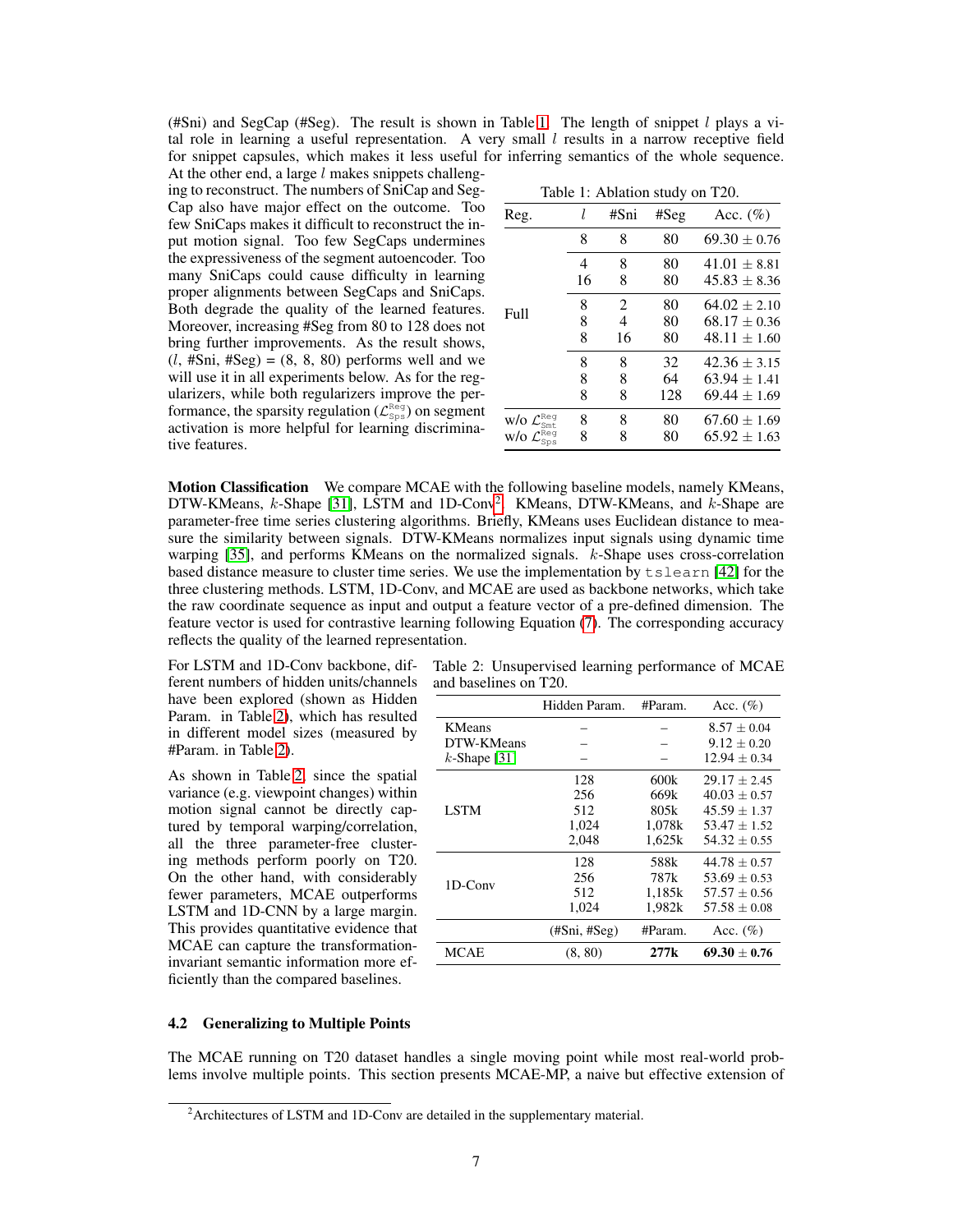|              |                        |       |             |             | NTU <sub>60</sub> |             | <b>NTU120</b> | <b>NW-UCLA</b>         |  |  |
|--------------|------------------------|-------|-------------|-------------|-------------------|-------------|---------------|------------------------|--|--|
|              | Model                  | Mod.  | Cls.        | <b>XSUB</b> | <b>XVIEW</b>      | <b>XSUB</b> | <b>XSET</b>   | $V1&V2 \rightarrow V3$ |  |  |
|              | Luo et al. $[27]$      | $S+D$ | <b>SLP</b>  | 61.4        | 53.2              |             |               | 50.7                   |  |  |
|              | Li et al. $[20]$       | $S+D$ | <b>SLP</b>  | 68.1        | 63.9              |             |               | 62.5                   |  |  |
|              | SeBiReNet [29]         | S     | <b>LSTM</b> |             | 79.7              |             |               | 80.3                   |  |  |
| Unsupervised | LongT GAN $[63]$       | S     | <b>SLP</b>  | 39.1        | 48.1              |             |               | 74.3                   |  |  |
|              | MS <sup>2</sup> L [24] | S     | <b>SLP</b>  | 52.6        |                   |             |               | 76.8                   |  |  |
|              | $CAE + [33]$           | S     | <b>SLP</b>  | 58.5        | 64.8              | 48.6        | 49.2          |                        |  |  |
|              | MCAE-MP (SLP)          | S     | <b>SLP</b>  | 65.6        | 74.7              | 52.8        | 54.7          | 83.6                   |  |  |
|              | P&C [41]               | S     | $1-NN$      | 50.7        | 76.1              |             |               | 84.9                   |  |  |
|              | $MCAE-MP (1-NN)$       | S     | $1-NN$      | 51.9        | 82.4              | 42.3        | 46.1          | 79.1                   |  |  |
|              | DropGraph [2]          | S     |             | 90.5        | 96.6              | 82.4        | 84.3          | 93.8                   |  |  |
| Supv.        | JOLO-GCN [1]           | S     |             | 93.8        | 98.1              | 87.6        | 89.7          |                        |  |  |

<span id="page-7-0"></span>Table 3: Performance (%) for skeleton-based action classification. Column "Mod." shows the data modality, where "S" indicates skeleton and "D" indicates depth map. Column "Cls." shows the auxiliary classifier used for supervised training. We also report supervised SOTAs for completeness.

MCAE, to enable processing motion for multi-point systems. Such motion can be described as  $\mathcal{X} = \{X_i | i = 1, \ldots, K\}$ , where K is the number of moving points. The extension works as follows:

- 1. The K moving points are processed separately by an MCAE. This results in  $K$  segment activation vectors  $\{\boldsymbol{\nu}_i, | i = 1, \dots, K\}.$
- 2. The K activation vectors are concatenated into a single representation  $\nu \in \mathbb{R}^{KM}$ , which is used for unsupervised learning following Equation [\(9\)](#page-5-1).

Skeleton-based Human Action Recognition We apply MCAE-MP to solve the unsupervised skeleton-based action recognition problem, where a human skeleton is a system consisting of multiple moving joints (points). Three widely-used datasets are used for evaluation: NW-UCLA [\[48\]](#page-11-16), NTU-RGBD60 (NTU60) [\[37\]](#page-11-4), and NTU-RGBD120 (NTU120) [\[25\]](#page-10-21). The three datasets consist of sequences with 1 or 2 subjects whose movement is measured in 3D space. For NW-UCLA, we follow previous works [\[41\]](#page-11-7) to train the model on view 1 and view 2, and test the model on view 3. For NTU60, we follow the official data split for the cross-subject (XSUB) and cross-view (XVIEW) protocols. The similar is implemented on NTU120 for the cross-subject (XSUB) and cross-setting (XSET) protocol. For ease of implementation, we project the 3D sequence into three orthonormal 2D spaces and use an MCAE defined on the 2D space to process the three views of the sequences. Then the segment activations from the three views are concatenated to form the representation. Four types of disturbance are introduced for contrastive learning, namely jittering, spatial rotation, masking, and temporal smoothing. The readers are referred to the supplementary material for details.

The classification accuracy is put into three groups in Table [3.](#page-7-0) In the first group are the prior works that are not directly comparable as they use depth map [\[20,](#page-10-18) [27\]](#page-10-9) or stronger auxiliary classifiers for supervised training [\[29\]](#page-10-13). In the second group, where our model is marked as MCAE-MP (SLP), a single layer perceptron (SLP) is trained as the auxiliary classifier with backbone parameters frozen. In the third group, where our model is marked as MCAE-MP (1NN), a 1-nearest-neighbor classifier is used instead of an SLP. For completeness, the fourth group shows state-of-the-art results from supervised methods. Although MCAE-MP is a naive extension as it encodes joints separately and largely ignores their interactions, it achieves better or competitive performance compared with the baselines. Notably, on NTU60-XVIEW and NTU120-XSET where the training set and test set have different viewpoints, our model outperforms baselines by a clear margin thanks to the capsule-based representation which effectively captures viewpoint changes as transformations on input.

#### 4.3 What does MCAE Learn?

To better understand what is encoded, we plot the learned snippet templates  $\mathcal T$  and segment templates  $\mathcal P$  in Fig. [4.](#page-8-0) Note that  $\mathcal T$  are initialized as random straight lines, and  $\mathcal P$  are initialized as arbitrary patterns composed randomly of  $T$ . As shown in Fig. [4a,](#page-8-0) the snippets are mainly simple lines and hook-like curves that does not carry semantic information. Segment templates in Fig. [4b,](#page-8-0) how-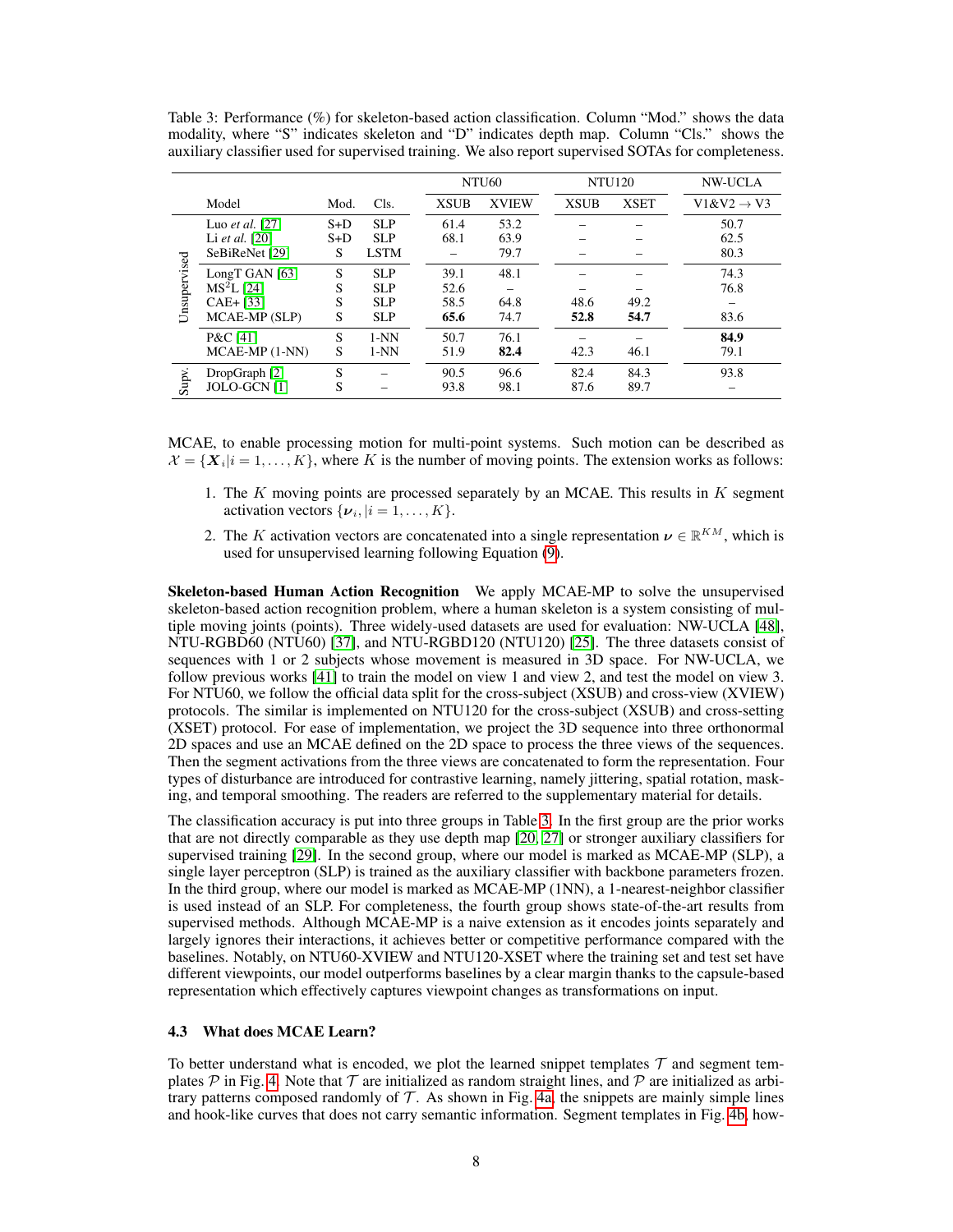<span id="page-8-0"></span>

Figure 4: Templates learned from Trajectory20 dataset. Color indicates time.

ever, bear some resemblance to the patterns shown in Fig. [3.](#page-5-0) This suggests that semantic-agnostic snippets are being aggregated into semantic-aware segments.

We proceed to explore the information in SegCaps. In particular, we would like to see if SegCaps have learned transformation-invariant information. To this purpose, we randomly sample a trajectory from T20 dataset. The trajectory is first normalized so that its centroid is at  $(0, 0)$ , then rotated clockwise by an angle  $\theta$ , and finally fed into the model. We examine the segment templates with the highest activation values (which reflects the trajectory's semantics) and calculate the rotation angle  $\phi$  from those templates' parameter B. As shown in Table [4,](#page-8-1) the calculated  $\phi$  reveals two types of segments templates as we rotate the input. One type yields constant  $\phi$  (e.g. segment ID 2 for sample "absolute sine"), which indicates its rotation-invariance, the other has  $\phi$  that changes monotonically with  $\theta$  (e.g. segment ID 8 for sample "hexagon"), which shows its rotation-awareness. As for the activation values, samples from different categories activate different sets of segment templates. Meanwhile, the same sample under different rotation angle  $\theta$  gives stable segment template activations, despite some changes which are found to have no effect on the classification result.

We do a similar study on the translation component  $(x, y)$ , where we translate the input by  $(\Delta x, \Delta y)$ . As shown in Table [5,](#page-8-2)  $(x, y)$  changes monotonically with  $(\Delta x, \Delta y)$  while the activated segment templates remain stable. These results prove that the semantics and transformation information has been

<span id="page-8-1"></span>Table 4: Top-5 segment templates (sorted by segment activation  $\nu$  then segment ID for better visualization), and the rotation  $\phi$  calculated from their parameters **B**. Bold IDs are segments repeating across different θ.

|          | $\theta = -10^{\circ}$                |                                        |                                     | $\theta = -5^{\circ}$                      |                                     | $\theta = 0^{\circ}$                       |                                     | $\theta = 5^{\circ}$                      |                                      | $\theta = 10^{\circ}$                     |  |  |
|----------|---------------------------------------|----------------------------------------|-------------------------------------|--------------------------------------------|-------------------------------------|--------------------------------------------|-------------------------------------|-------------------------------------------|--------------------------------------|-------------------------------------------|--|--|
| Input    | ID                                    | Φ                                      | ID                                  | $\phi$                                     | ID                                  | $\phi$                                     | ID                                  | Φ                                         | ID                                   | Φ                                         |  |  |
| hexagon  | $\mathbf{2}$<br>8<br>12<br>37<br>66   | 6.3<br>6.9<br>54.9<br>$-20.8$<br>50.2  | $\mathbf{2}$<br>8<br>12<br>37<br>66 | 6.7<br>9.0<br>55.5<br>$-19.8$<br>52.5      | $\mathbf{2}$<br>8<br>12<br>37<br>66 | 6.8<br>11.2<br>55.8<br>$-18.9$<br>55.4     | $\mathbf{2}$<br>8<br>12<br>37<br>66 | 7.0<br>13.9<br>56.5<br>$-17.9$<br>59.0    | $\mathbf{2}$<br>8<br>12<br>37<br>66  | 7.1<br>16.5<br>56.8<br>$-16.9$<br>62.4    |  |  |
| abs sine | $\overline{2}$<br>7<br>33<br>37<br>46 | 12.1<br>8.2<br>65.1<br>$-22.9$<br>45.7 | $\mathbf{2}$<br>5<br>7<br>37<br>46  | 12.3<br>$-10.7$<br>10.7<br>$-22.3$<br>47.5 | $\mathbf{2}$<br>5<br>7<br>37<br>46  | 12.2<br>$-10.1$<br>13.4<br>$-21.8$<br>48.6 | $\mathbf{2}$<br>37<br>46            | 12.1<br>$-9.9$<br>15.4<br>$-21.3$<br>50.2 | $\mathcal{D}$<br>7<br>32<br>37<br>46 | 11.9<br>17.2<br>$-9.7$<br>$-19.9$<br>51.6 |  |  |

<span id="page-8-2"></span>Table 5: Top-5 segment templates (sorted by segment activation  $\nu$  then segment ID for better visualization), and the translation  $(x, y)$  calculated from their parameters  $\bf{B}$ .

|          | $(\Delta x, \Delta y) = (-0.2, 0)$ |                  |                  | $(\Delta x, \Delta y) = (-0.1, 0)$ |         |                  |              | $(\Delta x, \Delta y) = (0, 0)$ |                  |    | $(\Delta x, \Delta y) = (0, 0.1)$ |                  |              | $(\Delta x, \Delta y) = (0, 0.2)$ |                  |  |
|----------|------------------------------------|------------------|------------------|------------------------------------|---------|------------------|--------------|---------------------------------|------------------|----|-----------------------------------|------------------|--------------|-----------------------------------|------------------|--|
| Input    | ID                                 | $\boldsymbol{x}$ | $\boldsymbol{y}$ | ID                                 | x       | $\boldsymbol{y}$ | ID           | $\boldsymbol{x}$                | $\boldsymbol{y}$ | ID | $\boldsymbol{x}$                  | $\boldsymbol{y}$ | ID           | $\boldsymbol{x}$                  | $\boldsymbol{y}$ |  |
| hexagon  | 2                                  | 0.05             | 0.18             | 2                                  | 0.17    | 0.19             | 2            | 0.27                            | 0.19             | 2  | 0.28                              | 0.28             | 2            | 0.27                              | 0.37             |  |
|          | 8                                  | 0.01             | $-0.07$          | 8                                  | 0.09    | $-0.06$          | 8            | 0.18                            | $-0.04$          | 8  | 0.19                              | 0.04             | 8            | 0.19                              | 0.12             |  |
|          | 12                                 | $-0.09$          | 0.13             | 12                                 | 0.00    | 0.13             | 12           | 0.09                            | 0.13             | 12 | 0.09                              | 0.23             | 12           | 0.09                              | 0.32             |  |
|          | 37                                 | 0.10             | $-0.11$          | 37                                 | 0.18    | $-0.11$          | 37           | 0.27                            | $-0.11$          | 37 | 0.27                              | $-0.03$          | 37           | 0.27                              | 0.05             |  |
|          | 66                                 | $-0.12$          | 0.16             | 66                                 | $-0.03$ | 0.16             | 66           | 0.05                            | 0.17             | 66 | 0.06                              | 0.26             | 66           | 0.06                              | 0.35             |  |
| abs sine | 2                                  | 0.04             | 0.2              | 2                                  | 0.14    | 0.19             | $\mathbf{2}$ | 0.24                            | 0.19             | 2  | 0.24                              | 0.28             | $\mathbf{2}$ | 0.23                              | 0.38             |  |
|          | 5                                  | $-0.01$          | 0.30             | 5                                  | 0.07    | 0.29             | 5            | 0.16                            | 0.29             | 5  | 0.16                              | 0.38             | 5            | 0.15                              | 0.46             |  |
|          | 7                                  | 0.20             | $-0.16$          | 7                                  | 0.28    | $-0.16$          | 7            | 0.37                            | $-0.15$          | 7  | 0.36                              | $-0.06$          | 7            | 0.36                              | 0.04             |  |
|          | 37                                 | 0.04             | $-0.17$          | 37                                 | 0.12    | $-0.16$          | 37           | 0.21                            | $-0.16$          | 37 | 0.20                              | $-0.07$          | 37           | 0.20                              | 0.01             |  |
|          | 46                                 | 0.02             | 0.01             | 46                                 | 0.13    | 0.02             | 46           | 0.23                            | 0.04             | 46 | 0.23                              | 0.13             | 46           | 0.22                              | 0.23             |  |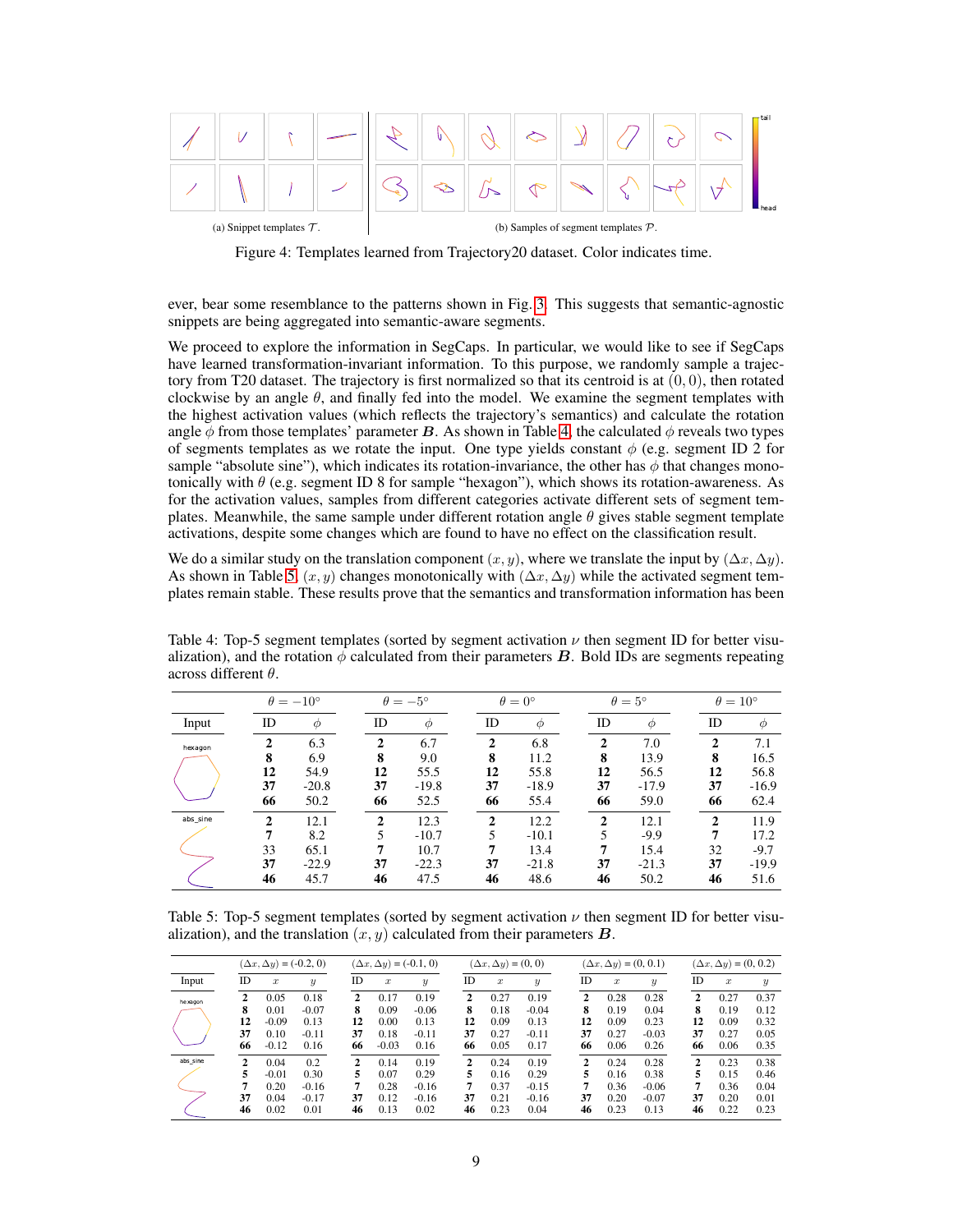encoded separately in the segment activation  $\nu$  and transformation parameters  $B$ . In other words, the encoded semantic information is robust against geometric transformations.

# 5 Conclusion

In this paper, we introduce MCAE, a framework that learns robust and discriminative representation for keypoint motion. To resolve the intra-class variation of motion, we propose to learn a compact and transformation-invariant motion representation using a two-level capsule-based representation hierarchy. The efficacy of the learned representation is shown through an experimental study on synthetic and real-world datasets. The output of MCAE could serve as mid-level representation in other frameworks, e.g. Graph Convolution Network, for tasks that involve more context than classification. We anticipate this work to inspire further studies that apply capsule-based models to other time series processing tasks, such as joint modeling of visual appearance and motion in video. The source code and the T20 dataset of our research are accessible at  $https://github.com/$ [ZiweiXU/CapsuleMotion](https://github.com/ZiweiXU/CapsuleMotion).

Motion analysis techniques are in the foreground of the misuse of machine learning methods, among which adverse societal impacts and privacy breach are two major concerns. Regarding the societal impacts, admittedly, our method has both upside and downside. On one hand, a transformationinvariant motion representation enables us better decode the information implicit in the trajectory, which has applications for example in ethology. On the other hand, it could also be misused in mass surveillance. Appropriate boundaries of use and ethical review are required to prevent potential malicious applications. Regarding the privacy concerns, our method isolates the subjects' motion from their sensitive information, such as gender and race.

## Acknowledgments and Disclosure of Funding

This research/project is supported by the National Research Foundation, Singapore under its Strategic Capability Research Centres Funding Initiative. Any opinions, findings and conclusions or recommendations expressed in this material are those of the author(s) and do not reflect the views of National Research Foundation, Singapore. The computational work for this article was partially performed on resources of the National Supercomputing Centre, Singapore (<https://www.nscc.sg>).

#### References

- <span id="page-9-7"></span>[1] Jinmiao Cai, Nianjuan Jiang, Xiaoguang Han, Kui Jia, and Jiangbo Lu. JOLO-GCN: mining joint-centered light-weight information for skeleton-based action recognition. In *WACV*, pages 2734–2743, 2021.
- <span id="page-9-6"></span>[2] Ke Cheng, Yifan Zhang, Congqi Cao, Lei Shi, Jian Cheng, and Hanqing Lu. Decoupling GCN with dropgraph module for skeleton-based action recognition. In *ECCV*, volume 12369 of *Lecture Notes in Computer Science*, pages 536–553, 2020.
- <span id="page-9-1"></span>[3] Jeff Donahue, Lisa Anne Hendricks, Marcus Rohrbach, Subhashini Venugopalan, Sergio Guadarrama, Kate Saenko, and Trevor Darrell. Long-term recurrent convolutional networks for visual recognition and description. *IEEE Transactions on Pattern Analysis and Machine Intelligence*, 39(4):677–691, 2017.
- <span id="page-9-2"></span>[4] Yong Du, Wei Wang, and Liang Wang. Hierarchical recurrent neural network for skeleton based action recognition. In *CVPR*, pages 1110–1118, 2015.
- <span id="page-9-5"></span>[5] Kevin Duarte, Yogesh Rawat, and Mubarak Shah. VideoCapsuleNet: A simplified network for action detection. In *NeurIPS*, pages 7610–7619, 2018.
- <span id="page-9-3"></span>[6] Hehe Fan, Yi Yang, and Mohan Kankanhalli. Point 4D transformer networks for spatiotemporal modeling in point cloud videos. In *CVPR*, pages 14204–14213, 2021.
- <span id="page-9-4"></span>[7] Hehe Fan, Xin Yu, Yuhang Ding, Yi Yang, and Mohan Kankanhalli. PSTNet: Point spatiotemporal convolution on point cloud sequences. In *ICLR*, 2021.
- <span id="page-9-0"></span>[8] Tian Gan, Yongkang Wong, Daqing Zhang, and Mohan Kankanhalli. Temporal encoded fformation system for social interaction detection. In *ACM Multimedia*, pages 937–946, 2013.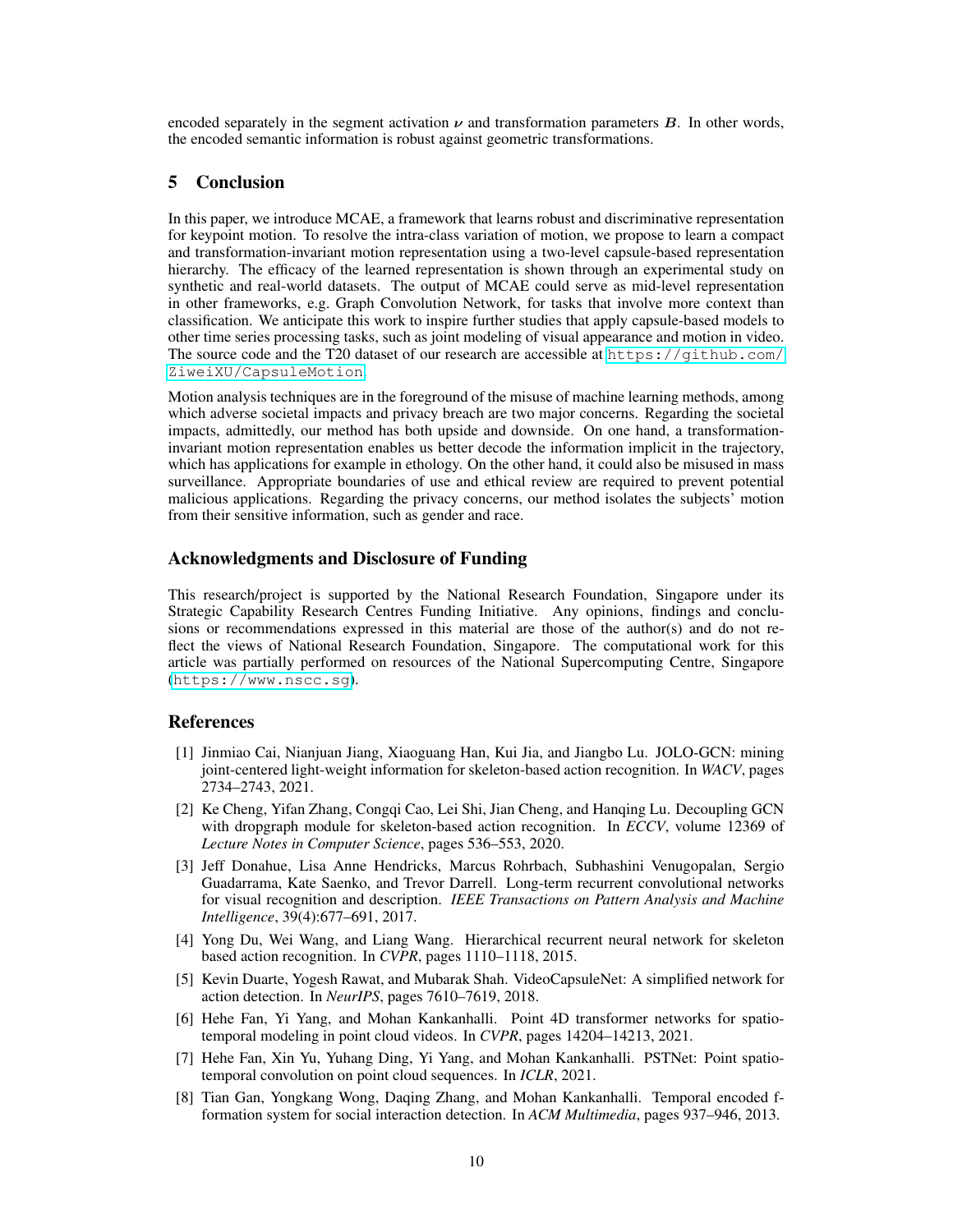- <span id="page-10-1"></span>[9] Agrim Gupta, Justin Johnson, Li Fei-Fei, Silvio Savarese, and Alexandre Alahi. Social GAN: Socially acceptable trajectories with generative adversarial networks. In *CVPR*, pages 2255– 2264, 2018.
- <span id="page-10-0"></span>[10] Ahmed Refaat Hawas, Heba A. El-Khobby, Mohammed Abd-Elnaby, and Fathi E. Abd El-Samie. Gait identification by convolutional neural networks and optical flow. *Multimedia Tools and Applications*, 78(18):25873–25888, 2019.
- <span id="page-10-3"></span>[11] Geoffrey E. Hinton, Alex Krizhevsky, and Sida D. Wang. Transforming auto-encoders. In *ICANN*, volume 6791 of *Lecture Notes in Computer Science*, pages 44–51, 2011.
- <span id="page-10-19"></span>[12] Geoffrey E. Hinton, Sara Sabour, and Nicholas Frosst. Matrix capsules with EM routing. In *ICLR*, 2018.
- <span id="page-10-2"></span>[13] Noureldien Hussein, Efstratios Gavves, and Arnold W. M. Smeulders. Timeception for complex action recognition. In *CVPR*, pages 254–263, 2019.
- <span id="page-10-7"></span>[14] Mariano Jaimez, Mohamed Souiai, Javier Gonzalez-Jimenez, and Daniel Cremers. A primaldual framework for real-time dense RGB-D scene flow. In *ICRA*, pages 98–104, 2015.
- <span id="page-10-16"></span>[15] Yanli Ji, Feixiang Xu, Yang Yang, Ning Xie, Heng Tao Shen, and Tatsuya Harada. Attention transfer (ANT) network for view-invariant action recognition. In *ACM Multimedia*, pages 574–582, 2019.
- <span id="page-10-20"></span>[16] Diederik P. Kingma and Jimmy Ba. Adam: A method for stochastic optimization. In *ICLR*, 2015.
- <span id="page-10-4"></span>[17] Adam Kosiorek, Sara Sabour, Yee Whye Teh, and Geoffrey E Hinton. Stacked capsule autoencoders. In *NeurIPS*, pages 15512–15522, 2019.
- <span id="page-10-17"></span>[18] Mohamed Ilyes Lakhal, Oswald Lanz, and Andrea Cavallaro. View-lstm: Novel-view video synthesis through view decomposition. In *ICCV*, pages 7576–7586, 2019.
- <span id="page-10-15"></span>[19] Binlong Li, Octavia I. Camps, and Mario Sznaier. Cross-view activity recognition using hankelets. In *CVPR*, pages 1362–1369, 2012.
- <span id="page-10-18"></span>[20] Junnan Li, Yongkang Wong, Qi Zhao, and Mohan S. Kankanhalli. Unsupervised learning of view-invariant action representations. In *NeurIPS*, pages 1262–1272, 2018.
- <span id="page-10-10"></span>[21] Maosen Li, Siheng Chen, Xu Chen, Ya Zhang, Yanfeng Wang, and Qi Tian. Actional-structural graph convolutional networks for skeleton-based action recognition. In *CVPR*, pages 3595– 3603, 2019.
- <span id="page-10-8"></span>[22] Wanqing Li, Zhengyou Zhang, and Zicheng Liu. Action recognition based on a bag of 3D points. In *CVPR Workshops*, pages 9–14, 2010.
- <span id="page-10-5"></span>[23] Yan Li, Bin Ji, Xintian Shi, Jianguo Zhang, Bin Kang, and Limin Wang. TEA: Temporal excitation and aggregation for action recognition. In *CVPR*, pages 906–915, 2020.
- <span id="page-10-11"></span>[24] Lilang Lin, Sijie Song, Wenhan Yang, and Jiaying Liu. MS2L: multi-task self-supervised learning for skeleton based action recognition. In *ACM Multimedia*, pages 2490–2498, 2020.
- <span id="page-10-21"></span>[25] Jun Liu, Amir Shahroudy, Mauricio Perez, Gang Wang, Ling-Yu Duan, and Alex C. Kot. NTU RGB+D 120: A large-scale benchmark for 3D human activity understanding. *IEEE Transaction on Pattern Analysis and Machine Intelligence*, 42(10):2684–2701, 2020.
- <span id="page-10-12"></span>[26] Ziyu Liu, Hongwen Zhang, Zhenghao Chen, Zhiyong Wang, and Wanli Ouyang. Disentangling and unifying graph convolutions for skeleton-based action recognition. In *CVPR*, pages 143– 152, 2020.
- <span id="page-10-9"></span>[27] Zelun Luo, Boya Peng, De-An Huang, Alexandre Alahi, and Li Fei-Fei. Unsupervised learning of long-term motion dynamics for videos. In *CVPR*, pages 7101–7110, 2017.
- <span id="page-10-6"></span>[28] Joe Yue-Hei Ng, Matthew J. Hausknecht, Sudheendra Vijayanarasimhan, Oriol Vinyals, Rajat Monga, and George Toderici. Beyond short snippets: Deep networks for video classification. In *CVPR*, pages 4694–4702, 2015.
- <span id="page-10-13"></span>[29] Qiang Nie, Ziwei Liu, and Yunhui Liu. Unsupervised 3d human pose representation with viewpoint and pose disentanglement. In *ECCV*, volume 12364 of *Lecture Notes in Computer Science*, pages 102–118, 2020.
- <span id="page-10-14"></span>[30] Dan Oneata, Jakob Verbeek, and Cordelia Schmid. Action and event recognition with fisher vectors on a compact feature set. In *ICCV*, pages 1817–1824, 2013.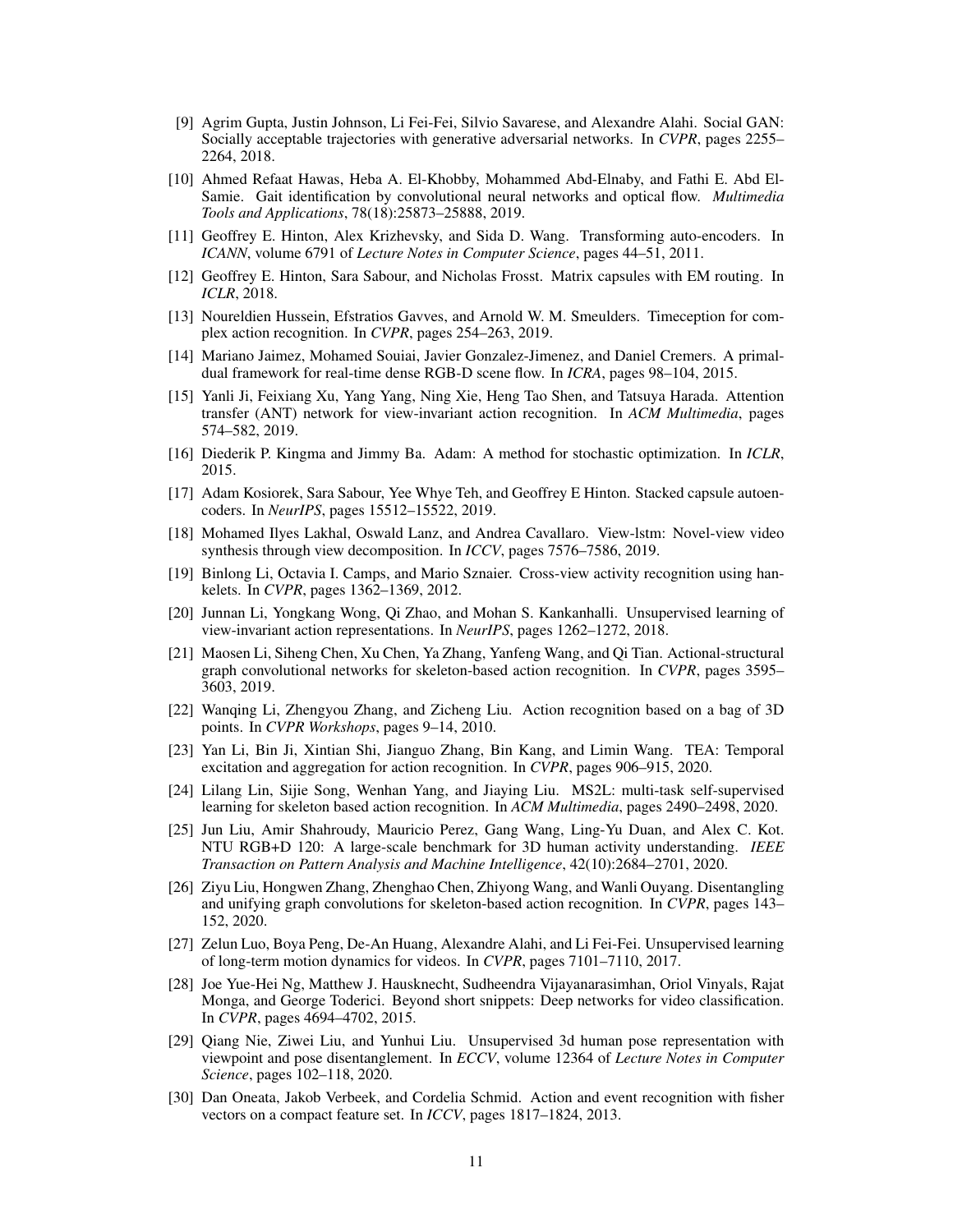- <span id="page-11-19"></span>[31] John Paparrizos and Luis Gravano. k-shape: Efficient and accurate clustering of time series. In *SIGMOD*, pages 1855–1870, 2015.
- <span id="page-11-11"></span>[32] Vasu Parameswaran and Rama Chellappa. View invariance for human action recognition. *International Journal of Computer Vision*, 66(1):83–101, 2006.
- <span id="page-11-6"></span>[33] Haocong Rao, Shihao Xu, Xiping Hu, Jun Cheng, and Bin Hu. Augmented skeleton based contrastive action learning with momentum LSTM for unsupervised action recognition. *Information Sciences*, 569:90–109, August 2021.
- <span id="page-11-17"></span>[34] Sara Sabour, Nicholas Frosst, and Geoffrey E Hinton. Dynamic routing between capsules. In *NIPS*, pages 3856–3866, 2017.
- <span id="page-11-20"></span>[35] Hiroaki Sakoe and Seibi Chiba. Dynamic programming algorithm optimization for spoken word recognition. *IEEE Transactions on Acoustics, Speech, and Signal Processing*, 26(1):43– 49, 1978.
- <span id="page-11-18"></span>[36] Arun Sankisa, Arjun Punjabi, and Aggelos K. Katsaggelos. Temporal capsule networks for video motion estimation and error concealment. *Signal Image Video Process*, 14(7):1369– 1377, 2020.
- <span id="page-11-4"></span>[37] Amir Shahroudy, Jun Liu, Tian-Tsong Ng, and Gang Wang. NTU RGB+D: A large scale dataset for 3D human activity analysis. In *CVPR*, pages 1010–1019, 2016.
- <span id="page-11-0"></span>[38] Xingjian Shi, Zhourong Chen, Hao Wang, Dit-Yan Yeung, Wai-Kin Wong, and Wang-chun Woo. Convolutional LSTM network: A machine learning approach for precipitation nowcasting. In *NIPS*, pages 802–810, 2015.
- <span id="page-11-12"></span>[39] Karen Simonyan and Andrew Zisserman. Two-stream convolutional networks for action recognition in videos. In *NIPS*, pages 568–576, 2014.
- <span id="page-11-13"></span>[40] Nitish Srivastava, Elman Mansimov, and Ruslan Salakhutdinov. Unsupervised learning of video representations using LSTMs. In *ICML*, volume 37 of *JMLR Workshop and Conference Proceedings*, pages 843–852, 2015.
- <span id="page-11-7"></span>[41] Kun Su, Xiulong Liu, and Eli Shlizerman. PREDICT & CLUSTER: unsupervised skeleton based action recognition. In *CVPR*, pages 9628–9637, 2020.
- <span id="page-11-21"></span>[42] Romain Tavenard, Johann Faouzi, Gilles Vandewiele, Felix Divo, Guillaume Androz, Chester Holtz, Marie Payne, Roman Yurchak, Marc Rußwurm, Kushal Kolar, and Eli Woods. Tslearn, a machine learning toolkit for time series data. *Journal of Machine Learning Research*, 21(118):1–6, 2020.
- <span id="page-11-1"></span>[43] Du Tran, Lubomir Bourdev, Rob Fergus, Lorenzo Torresani, and Manohar Paluri. Learning spatiotemporal features with 3D convolutional networks. In *ICCV*, pages 4489–4497, 2015.
- <span id="page-11-10"></span>[44] Raviteja Vemulapalli, Felipe Arrate, and Rama Chellappa. Human action recognition by representing 3D skeletons as points in a Lie group. In *CVPR*, pages 588–595, 2014.
- <span id="page-11-15"></span>[45] Shruti Vyas, Yogesh Singh Rawat, and Mubarak Shah. Multi-view action recognition using cross-view video prediction. In *ECCV*, volume 12372 of *Lecture Notes in Computer Science*, pages 427–444, 2020.
- <span id="page-11-9"></span>[46] Heng Wang and Cordelia Schmid. Action recognition with improved trajectories. In *ICCV*, pages 3551–3558, 2013.
- <span id="page-11-5"></span>[47] Jiang Wang, Zicheng Liu, Ying Wu, and Junsong Yuan. Mining actionlet ensemble for action recognition with depth cameras. In *CVPR*, pages 1290–1297, 2012.
- <span id="page-11-16"></span>[48] Jiang Wang, Xiaohan Nie, Yin Xia, Ying Wu, and Song-Chun Zhu. Cross-view action modeling, learning, and recognition. In *CVPR*, pages 2649–2656, 2014.
- <span id="page-11-3"></span>[49] Limin Wang, Zhan Tong, Bin Ji, and Gangshan Wu. TDN: temporal difference networks for efficient action recognition. In *CVPR*, pages 1895–1904, 2021.
- <span id="page-11-2"></span>[50] Xiaolong Wang, Ross Girshick, Abhinav Gupta, and Kaiming He. Non-local neural networks. In *CVPR*, pages 7794–7803, 2018.
- <span id="page-11-14"></span>[51] Yunbo Wang, Lu Jiang, Ming-Hsuan Yang, Li-Jia Li, Mingsheng Long, and Li Fei-Fei. Eidetic 3D LSTM: A model for video prediction and beyond. In *ICLR*, 2019.
- <span id="page-11-8"></span>[52] Sijie Yan, Yuanjun Xiong, and Dahua Lin. Spatial temporal graph convolutional networks for skeleton-based action recognition. In *AAAI*, pages 7444–7452, 2018.